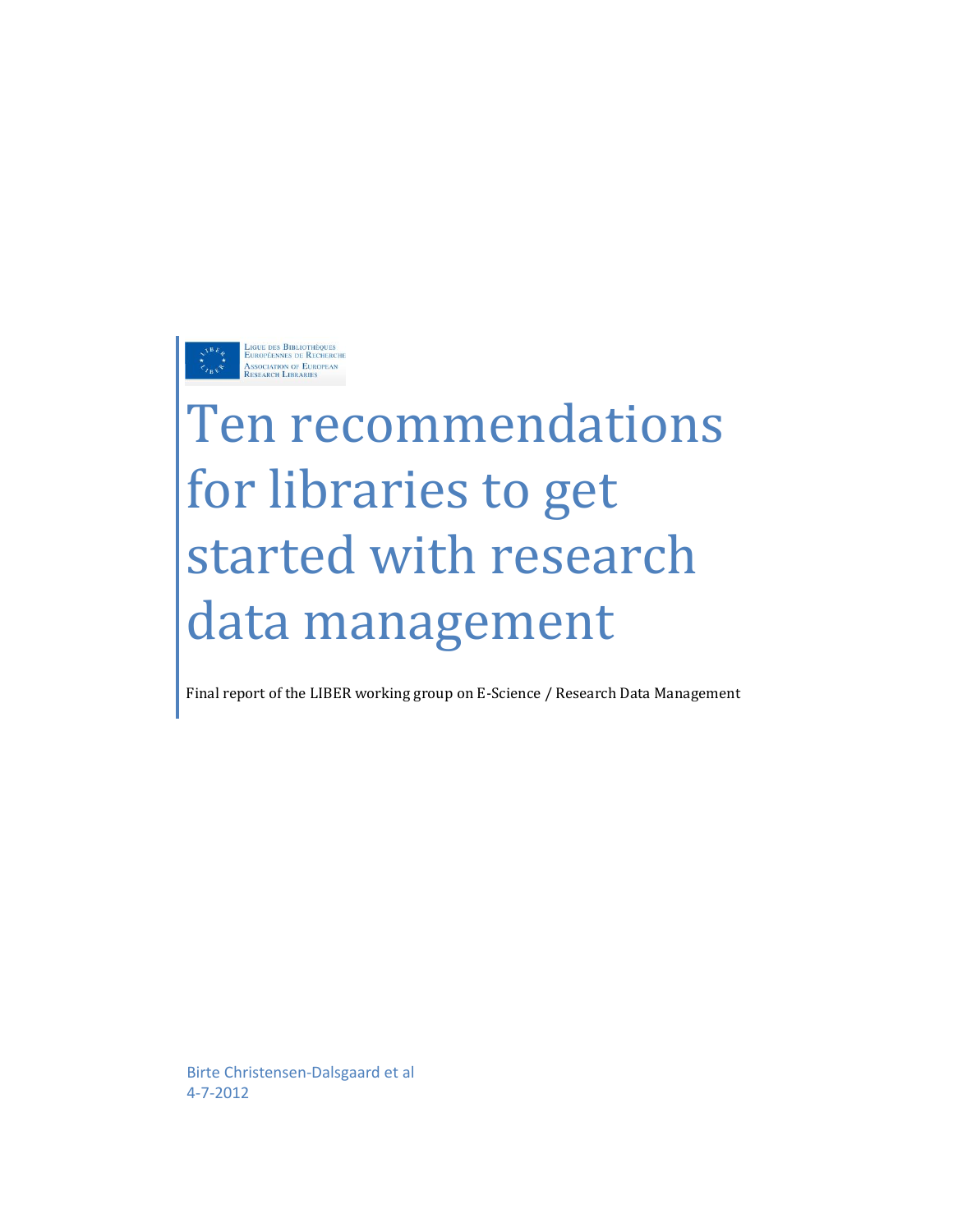## **Introduction**

LIBER installed the 'E-Science working group' in 2010 to investigate the role libraries can and should play in the field of E-Science. The group decided to focus on research data as it was felt to be the most urgent element of e-science that is of relevance to the community of (research) libraries. The group has held three workshops, the first during the LIBER-conference 2011 in Barcelona, the second during the IDCC 2011 conference in Bristol and the third and last one during the LIBERconference 2012 in Tartu. The results of the first two workshops were used as a basis for compiling recommendations to the LIBER-community. The "10 recommendations for libraries to support research data management" (see side bar) were finalized and prioritized during the final workshop at the LIBER-conference in Tartu.

## **Summary of the 1st workshop**

At the workshop in Barcelona, the focus was on collaboration and partnership. Two essential observations were made:

- most participants saw a potential for new services in research data
- few participants had practical experience

The workshop featured four contributions on current projects and infrastructures, which offered different but complementary views on the role libraries can play when 'dealing with data'.

Following the presentations a number of issues were addressed:

- It is important to engage with researchers, and libraries may be the institutional liaison.
- Incentives for researchers need to be created through proper attribution and citation.
- The issue of ownership to the data needs to be addressed.

#### **Ten recommendations for libraries to get started with research data management**

- 1. Offer research data management support, including data management plans for grant applications, intellectual property rights advice and information materials. Assist faculty with data management plans and the integration of data management into the curriculum.
- 2. Engage in the development of metadata and data standards and provide metadata services for research data.
- 3. Create Data Librarian posts and develop professional staff skills for data librarianship.
- 4. Actively participate in institutional research data policy development, including resource plans. Encourage and adopt open data policies where appropriate in the research data life cycle.
- 5. Liaise and partner with researchers, research groups, data archives and data centers to foster an interoperable infrastructure for data access, discovery and data sharing.
- 6. Support the lifecycle for research data by providing services for storage, discovery and permanent access.
- 7. Promote research data citation by applying persistent identifiers to research data.
- 8. Provide an institutional Data Catalogue or Data Repository, depending on available infrastructure.
- 9. Get involved in subject specific data management practice.
- 10. Offer or mediate secure storage for dynamic and static research data in co-operation with institutional IT units and/or seek exploitation of appropriate cloud services.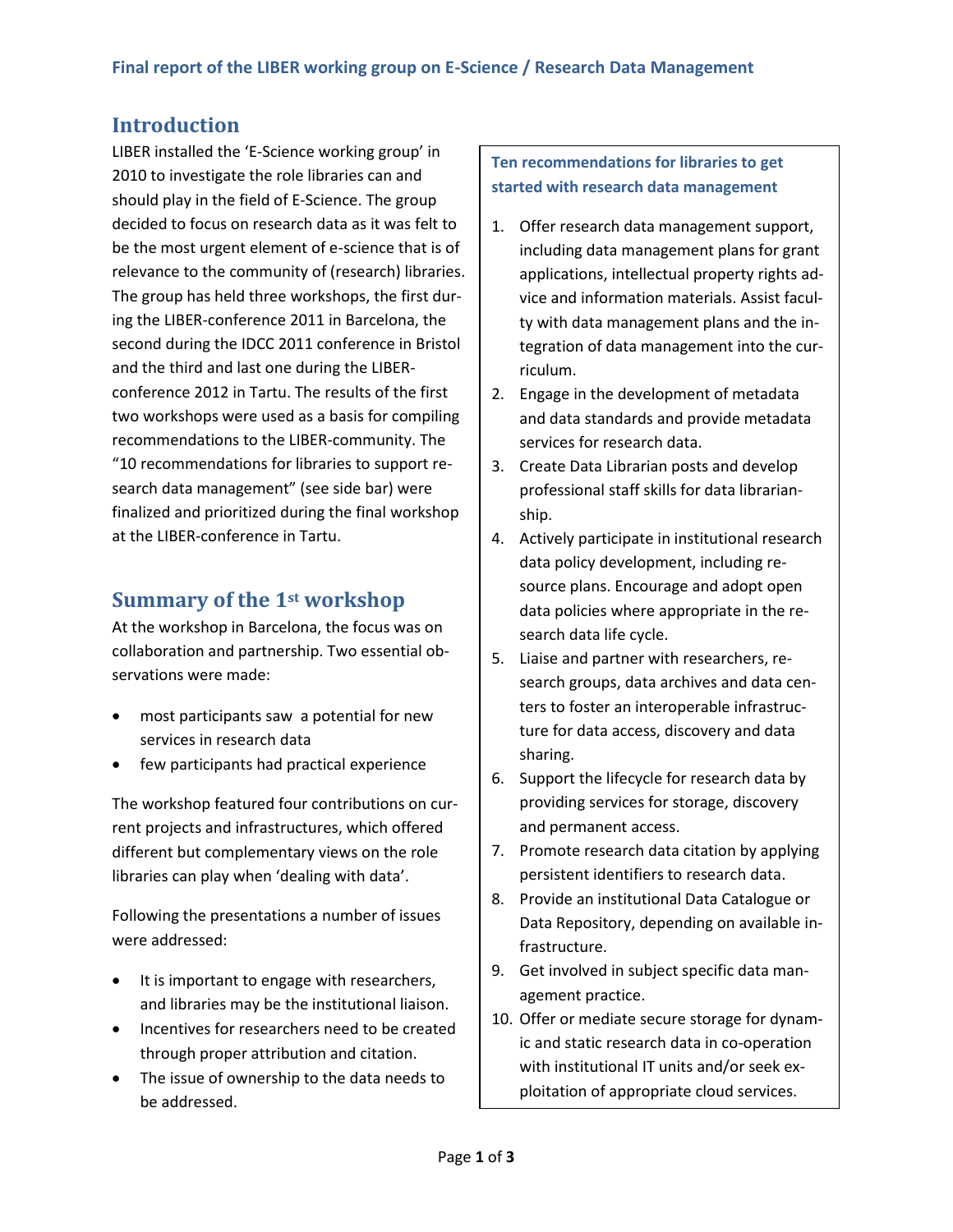#### **Final report of the LIBER working group on E-Science / Research Data Management**

- The funding issue for data management and data planning is a real concern.
- It is not going to be 'one size fits all'; different libraries will take different roles. No library probably needs to provide all data services and certainly not at once.
- Libraries need to ensure, that they remain relevant. Services around research data are a new area where the expertise of the library can be put to good use.

A general comment was made: when exploring new services, make room for experiments/pilots, keep what works and learn from your mistakes!

## **Summary of the 2nd workshop**

The workshop in Bristol had a different, more technical, scope. The theme was 'Prerequisites for reusing data'. This workshop also started with four presentations but provided some more time for discussions. At the end of the workshop a plenary wrap up was held and the most important and agreeable issues were identified:

- Introduce a point/star system for the quality of datasets based on the associated metadata (content, context, etc.), openness and adherence to standards.
- Libraries should start supporting researchers in using standardized methods through advice and actual support with data management plans.
- Libraries can play an important role in the social infrastructure for research data. Libraries can contribute to the use and re-use of research data, teaching facilities for research data and promoting open data access.

## **Summary of the 3d and final workshop**

The working group drafted recommendations at an internal meeting during the Bielefeld Conference 2012 and presented these at the final workshop during the LIBER-conference 2012 in Tartu. Their validity was discussed with the audience in a session that started off with an 'Oxford style debate'. An overwhelming majority of the participants held the opinion that research libraries *can* and *should* play a role in supporting researchers with data management and data planning. Few participants thought that this was better left to research groups and data centers and that this was no place for libraries to step into, if only for the reason that they were not up to it. The participants agreed on a few changes in the wording and the emphasis of the recommendations:

- Libraries should be careful not to place too much emphasis on 'open' (as in 'open data policies') because especially in the early stages of a research project most researchers do not want their data to be 'open', certainly not without their consent and outside their control.
- Libraries should not only liaise with data archives and data centers, but should focus specifically on local collaborations with research groups and even individual researchers where appropriate.
- The recommendation to co-operate with IT units was found to be a bit too restrictive. This recommendation should be expanded to allow for instance the usage of cloud services.